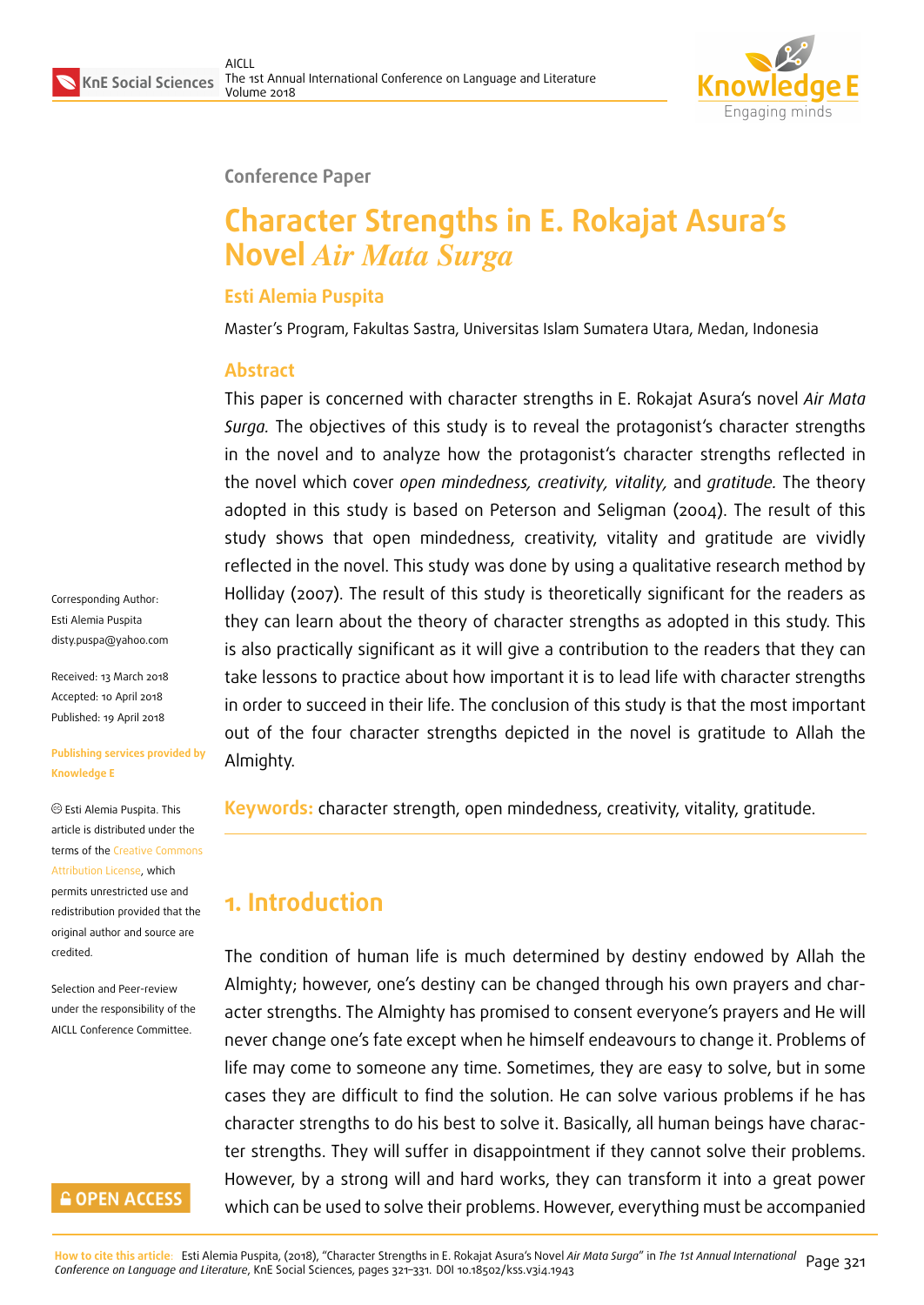

by prayers and devotion to Allah the Almighty Who has unlimited power to determine what to happen in this life.

Based on the above description, it is really interesting to discuss the very unique matter about character strengths. In this study, the protagonist's character strengths are the problems that will be analyzed. This topic may yield very significant scientific findings if it is supported by some convincing arguments. It is important to see the world from another perspective that reflects human life, especially the protagonist's character strengths found in the novel

Peterson and Seligman (2004: 28) claim that character strengths can be classified into: creativity, curiosity, open mindedness, love of learning, perspective, bravery, persistence, integrity, vitality, kindness, social intelligence, citizenship, fairness, leadership, forgiveness, humility, prudence, self regulation, appreciation of beauty, gratitude, hope, humour, and spirituality. However, in this study, the analysis will only focus on four of them: open mindedness, creativity, vitality, and gratitude.

Character strength has become a part of human life and will be a hot issue to be discussed and without having certain strength, human beings, especially a girl will not be able to face complicated problems and challenges that might come in her life. This study has used a theory proposed by Peterson and Seligman (2004) and was conducted by applying a descriptive qualitative method proposed by Halliday (2007).

#### **2. Literature Review**

Character, according to Peterson and Seligman (2004) is the state of one's soul that keeps doing things in a certain way. He also states that the character is a personality that is viewed from ethical and moral points of view that usually have a relatively fixed nature, such as one's honesty. The character will change due to the effects of certain circumstances such as age development and environment in which humans are located. Patty et al, (1982: 72) state further that character is an individual response to some kinds of incentive. The stimulus of the environment is as a result of the relationship between individuals.

#### **2.1. Character strength**

Peterson and Seligman (2004) define that character strengths are the psychological ingredients process or mechanism that define the virtues. Virtues are the core characteristics valued by moral philosophy and religious teachings. Someone who has religious faith will be strong to face any kinds of difficulty. Strength in faith determines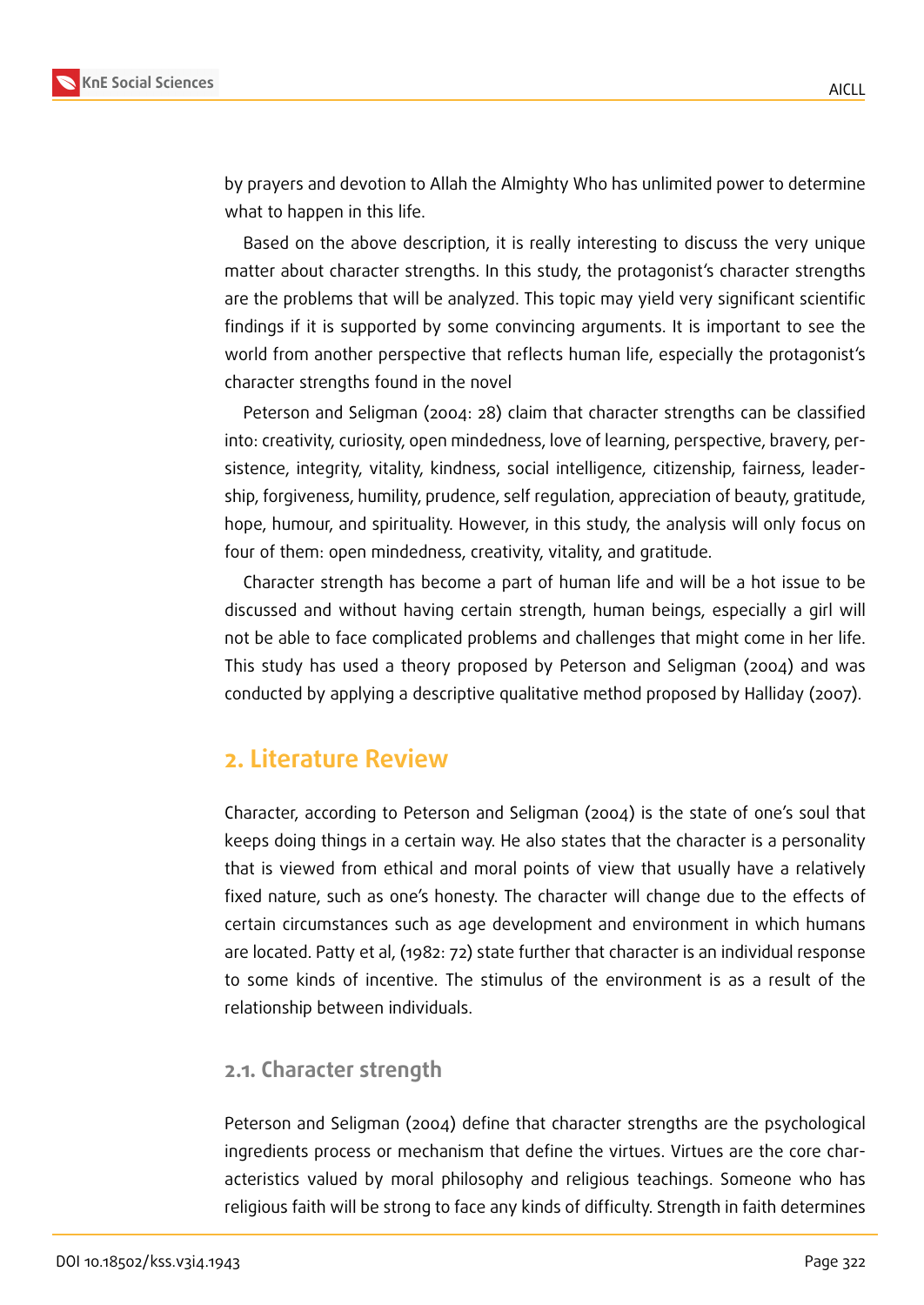

how an individual faces difficulties and problems in life. Strength in character can be manifested in the range of an individual's behaviour, thoughts and feelings which can be assessed in his life.

Character strengths are influenced by family, society and other contextual factors. Family is the main factor in the formation of one's character strengths as the fruit of attention and affection in the family. Those are the things that strongly influence the formation of character strengths. Being a positive role model for children, it is important to develop their character strengths. Vaillant (2000) says that character strengths are the mature defences which have been linked to both psychological and physical well being and when habitual. A person can be also said strong if he has a healthy body both psychological and physical to have character strengths. Kohlberg (1984: 71) says that character strength is a thoroughly cognitive approach to moral reasoning about the actions of other people, and he proposes that children pass through stages of reasoning constrained by their general cognitive ability. It means that children are able to digest actions they will do, good or right. They must be able to face all the actions that others do to them; good or bad.

#### **2.2. Open mindedness**

Open mindedness, according to Peterson and Seligman (2004: 13) is the willingness to search something actively for evidence against one's favoured beliefs, plans, or goals and to weigh such evidence fairly when it is available. It means that when talking, people always take into consideration evidence and beliefs. It can receive any response with the existing evidence. Stanovich (1999: 144) says that it is difficult for us to recognize open mindedness as general and persistent strength without knowing a person's thinking in detail. Because every person has different ways of thinking and different critical thinking abilities, the role of positive thinking is needed so that he can be trusted by someone else to be open to us.

Greenwald (1980: 144) says that the opposite of open mindedness has been called bias which refers to pervasive tendency to think in ways that favour one's current views. Bias means that people's thoughts and judgments are compared to an ideal standard, a normative model. The normative standard is one of fairness to ideas, regardless of one's initial views. Many of our beliefs are more likely to be true than false, so we have good reason to think any given beliefs is likely to be true.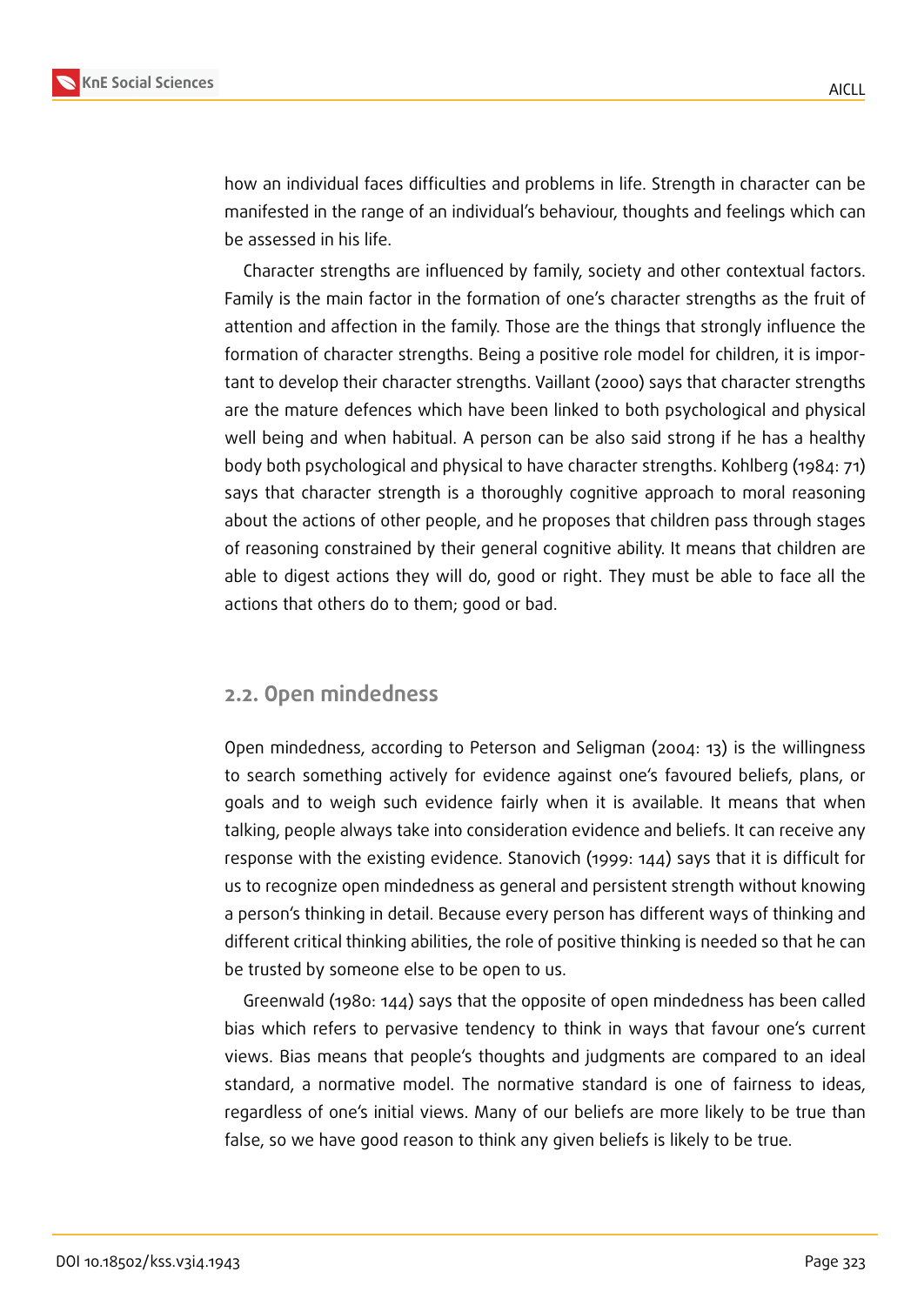



Peterson and Seligman (2004: 110) state that creativity in individual is differentiated into two essential components. First, a creative person must produce original idea or behaviours. The individual must be capable to generate new ideas or behaviours, surprising or unusual. An idea and behaviours can appear as an original tenet in their activity and interest. The second, the behaviours or ideas must be not only original but also adaptive. In order to have the adaptive originality, one must make a positive contribution to their life or to the life of others. Creativity is morally valued; the creation of something beautiful is a good moral because it elevates others. Creativity is often seen as a sign of mental health and emotional well being.

#### **2.4. Vitality**

Peterson and Seligman (2004: 273) say that a vital person is someone whose aliveness and spirit are expressed in personal productivity. Based on physical and mental senses, vitality refers to a feeling of aliveness. The word "vitality" is derived from "vita" or "life". Psychologically vitality is aliveness which brings a sense that one's actions have meanings and purposes. It is important to note that vitality is more than just an enthusiasm. Vitality is strongly associated with general physical and mental health*.* Ryan and Frederick (1997: 273) suggest that the most things that have a negative effect on physical health or mood also have a negative effect on vitality. All negative effects are related to vitality in health like inactivity, stressful environment, and for adult like a poor diet and smoking.

#### **2.5. Gratitude**

Peterson and Seligman (2004: 554) define that gratitude is a sense of thankfulness and joy in response to receiving a gift, whether the gift be a tangible benefit from specific moment of peaceful bliss evoked by natural beauty. The word gratitude is derived from the Latin *gratia*, meaning "grace", "graciousness", or "gratefulness", gifts, the beauty of giving and receiving or getting something for nothing. A distinction can be made between personal and transpersonal gratitude. Personal gratitude is thankfulness toward a specific other person for the benefit that person has provided (or just for their being); transpersonal gratitude is a gratefulness to God, to higher power.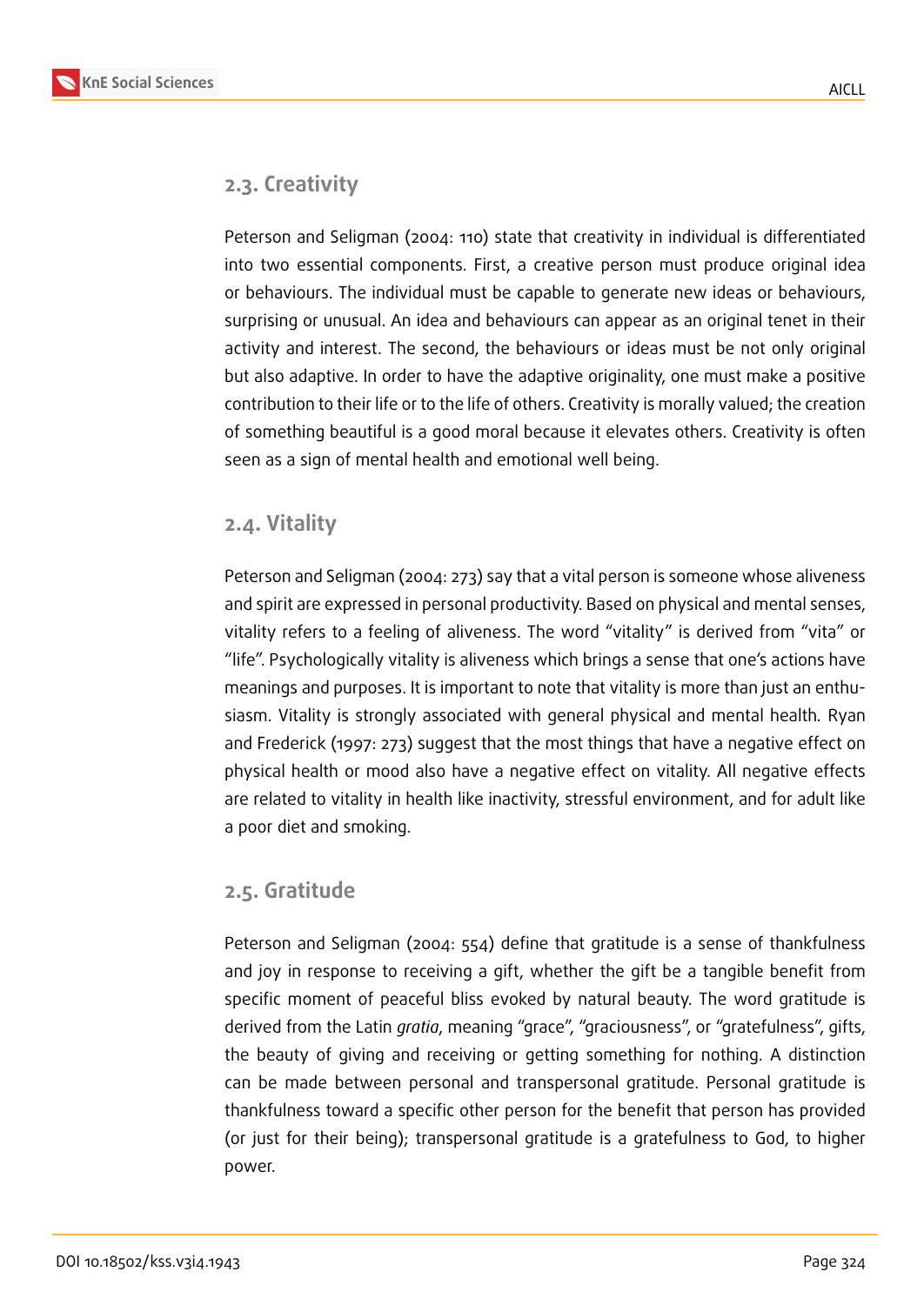## **3. Research Method**

This study makes use of a method called qualitative method to analyze the data found in the novel as proposed by Holliday (2007). This study constitutes a library research because most of the data are obtained from various sources in the libraries [9]. The main source of data is derived from Asura's novel *Air Mata Surga.* The first step conveyed in this study was by identifying and understanding fully the concepts of character strengths from various sources to get supporting theories and compari[ng](#page-10-0) several theories from different experts. The steps to collect the data are reading the novel, identifying important lines related to the subject matter, jotting down some lines which support arguments in the analysis. The next step is analyzing the data with some considerations what might count as relevant or important data in answering the research questions which are all analytic processes. Data analysis is an explicit step in conceptually interpreting the data set as a whole, using specific analytic strategies to transform the raw data into a new and coherent depiction of the thing being studied. The data analysis in this respect concerns with the protagonist's character strengths in the novel which are conducted in such a way that all aspects related to them and why and how she is postulated as having such character strengths are revealed.

## **4. Discussion**

With reference to the topic of this study, the discussion in this section focuses on the analysis of character strengths depicted in the novel *Air Mata Surga* written by Asura (2012) covering the aspects of *open mindedness, creativity, vitality,* and *gratitude.* The novel has been inspired by the real story of a little girl named Baraah who has instrumental motivation and determination as strong as steel so that she is able to overcome all transverse in realizing her desire to memorize al-Qur'an. She also has melodious voice which makes people amazed to hear her when she recites the Holy al-Quran and when she sings religious songs in an Islamic Musical Group known as *Nasyid*. The story of Baraah, an orphan girl who has to fight against her critical cancer will slap us into the enormous vitality of life and her willingness to know and share, gratitude, creativity, vitality and the many life stories into lessons in this life we must put into practice.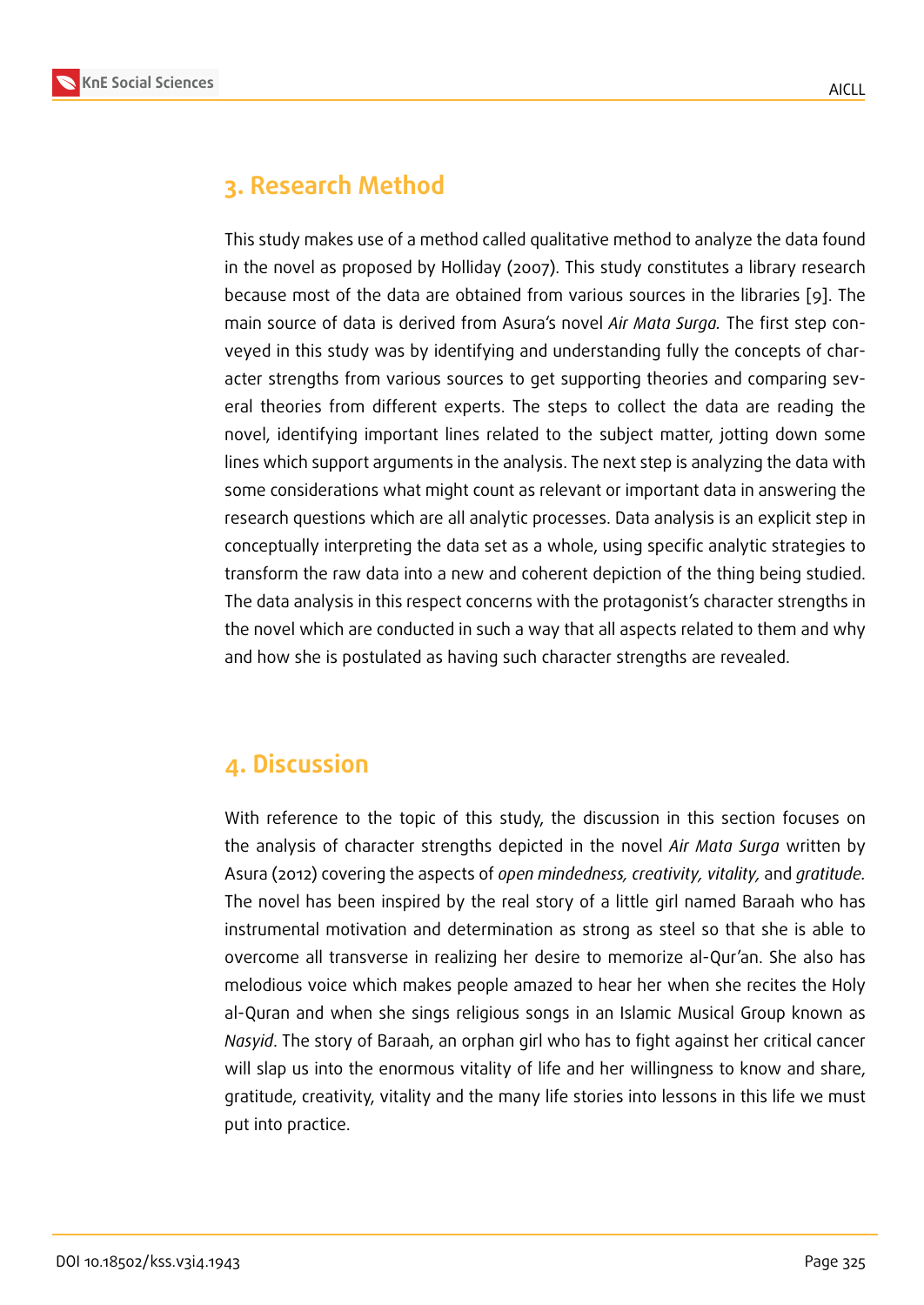

#### **4.1. Open mindedness**

Open mindedness is one of the elements of character strengths reflected by Barrah the protagonist of the novel. Her character strengths are indicated through her life when she has a strong will to search actively for the evidence against one's favour beliefs, plans, or goals and to weigh such evidence fairly when it is available. Baraah is an open-minded girl who is always close to all her friends and likes to tell everything she experiences to them. Despite her critical thinking especially to her parents, she also likes to tell her parents frankly what she has undergone outside. She feels free to tell her parents whatever she wants from them. She knows that her father is very busy but she always disturbs him when he is at home by holding his hand and hugs him particularly when she wants something from her father. She is also close to her mother who always tells her some stories and some religious teachings such as about the beneficence of the Almighty Allah, about the punishment and rewards in the day hereafter, about hell and heaven. Baraah is also close to her teachers at her school and her teacher at her informal school for memorizing the Holy al-Quran known as *Tahfizul Quran*. She is familiar with all of them even she sometimes considers them her own father and mother; she always tells all about her parents, her experience in *Tahfizul Qur'an*, and her friends.

Baraah has a friend named Dinia who tells her about her dream going to the heaven. From Dinia's story she becomes curious to know more about the heaven, what it is and how it is and how she can go there. When she arrives at home she asks her mother about her curiosity. She keeps on asking a number of people about heaven until she finds an answer that makes her very sure of it and her mind can accept it. Her curiosity about Islam is also so strong that she always asks her mother about many things related to the religion.

#### **4.2. Creativity**

Creativity is another aspect of character strength of Baraah, the protagonist of the novel. It is depicted when she is in the Elementary School or *Ibtidaiyah*. Since her young age she has endowed high intelligence. Her ability to memorize verses of the Holy al-Qur'an has led her to follow the competition of memorizing al-Qur'an called *Musabaqah Hifzil Qur'an* which is organized by Ministry of Wakaf of Saudi Arabia. Besides memorizing verses of the Holy al-Qur'an she has a creativity to write them on a piece of paper in beautiful styles and share it to her friends in order that her friends can also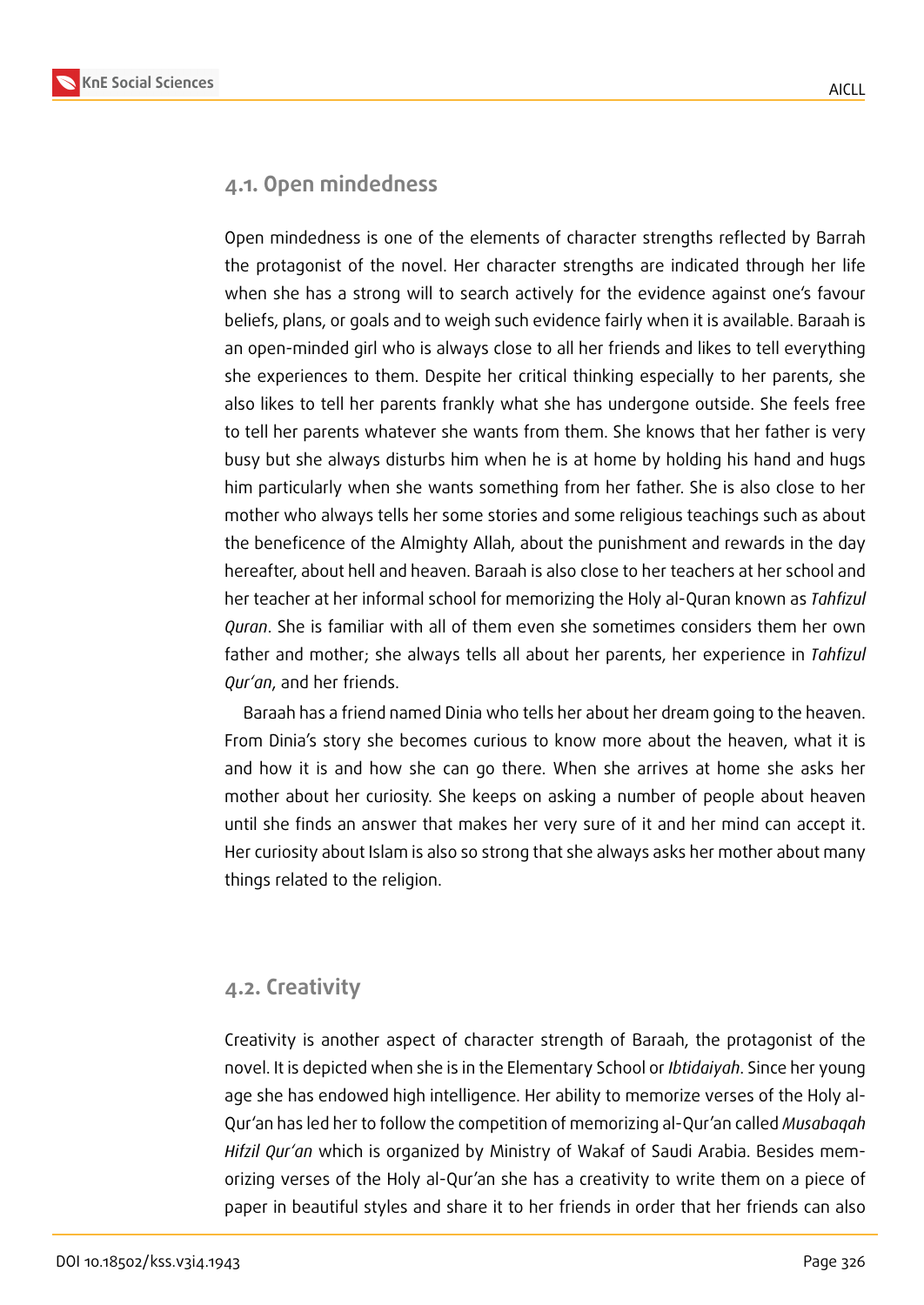

memorize the verses that she has written. Indeed after sometime it spreads to many of them and her ambition is to share it further to many parts of the world.

Baraah is extremely happy when she is registered to participate in the competition of memorizing al-Qur'an in higher level abroad. She is so enthusiastic to go around the world. In her mind she wants to encourage children all over the world to memorize the Holy al-Qur'an. She tells his ideals to her teacher Mrs. Fateema that she wants to encourage all Muslim children to recite and memorize al-Qur'an. She wants the number of the memorizers of the Holy al-Qur'an will increase significantly.

Despite her suffering from osteosarcoma cancer which causes her brain's ability to memorize al-Quran to be weak, her ideals to encourage the spirit of all children in the world to memorize al-Qur'an will never stop. Such a creative idea makes many people around her feel surprised at her intelligence. The brilliant idea really comes directly from her thought which is rarely owned children in her age.

Another creativity of Barrah's character strength is in her talent to be a good singer. She always sings in an Islamic music performance called *Nasyid*. When she has to struggle to resist to her disease that she has to go abroad to get medical treatment which requires a large amount of money, she can succeed to attract the attention of a philanthropist who voluntarily finance her treatment abroad. Her creativity is due to her intelligence and education that has been given by her parents, which affects her to grow up into a smart and creative child.

#### **4.3. Vitality**

Vitality is also a part of character strength indicated by the protagonist of the novel. It is reflected throughout her life. Her condition as an orphan since her childhood has shaped her spirit to survive to be very strong. In her limitation as a paralyzed little girl, she has to struggle for her life against her disease of osteosarcoma cancer, which has caused her legs to be amputated; she remains enthusiastic to do all of her activities. She remains having strong spirit to memorize verses of the Holy al-Quran and to travel to all over the world to share her memorabilia papers to the children around the world. Her vitality constitutes an impulse that makes her courageous to live longer.

The factor of her perseverance to embrace Islamic religion is a factor that makes her have strong spirit to survive. Her strong faith to the Almighty Allah makes her strong enough to face sufferings in her life. In the midst of her spirit and her happiness to memorize verses of al-Qur'an, she must accept the fact that her father passes away when a truck hits him on the road. In addition her mother must be hospitalized as she suffers from a stomach cancer which causes her to leave her as an orphan. Her vitality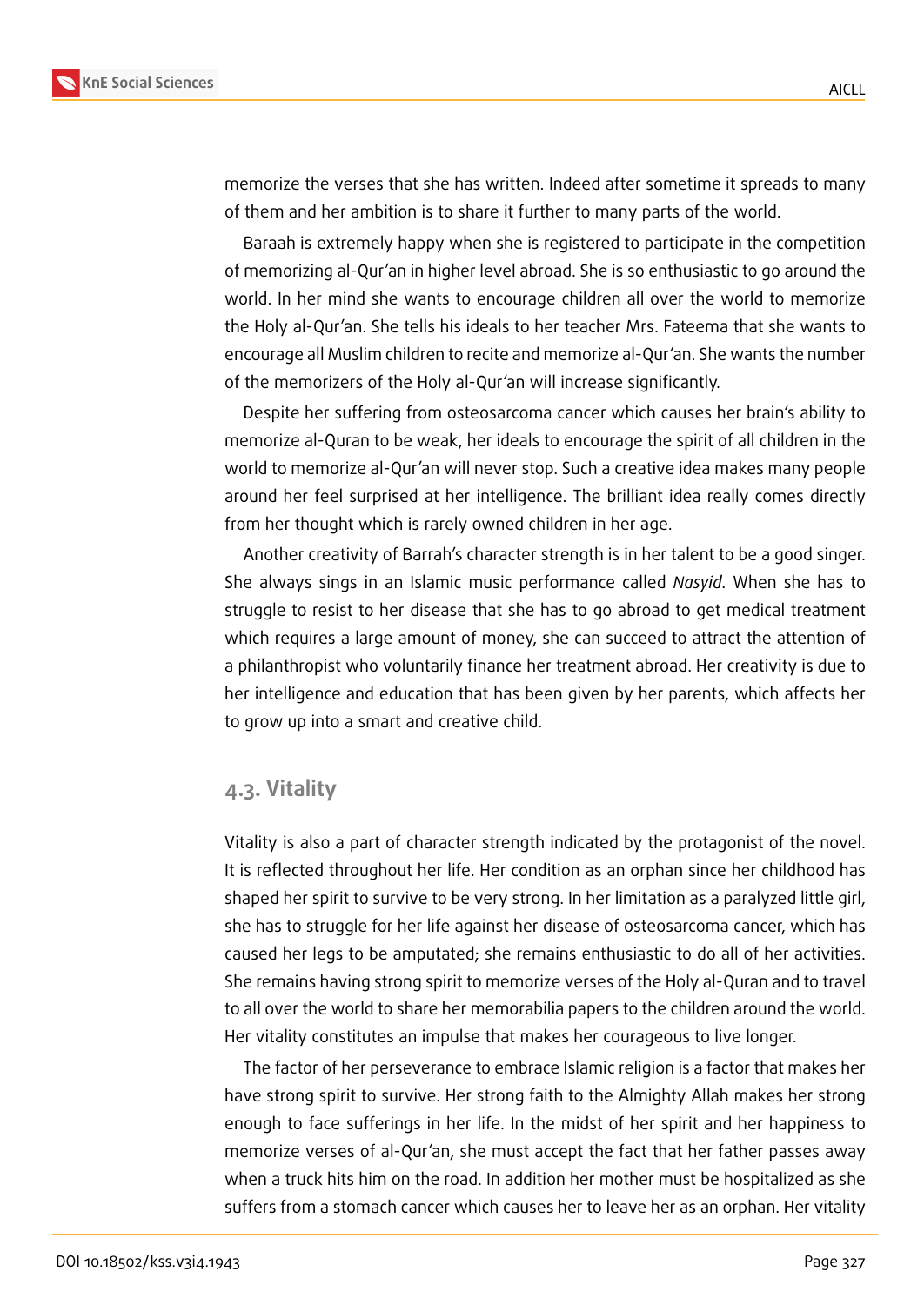

of her character strength is indicated from her spirit to continue to memorize the Holy al-Qur'an in her condition without father and mother.

Her vitality remains unchanged even when her disease has come to the highest stadium as the cancer has spread to her brain. Her uncle and aunt feel worried about her latest condition. In the middle of the doctor's examination, her aunt with all her strength keeps on supporting her in order that Baraah never loses her patience and spirit bur she just smiles. The smile makes her uncle and her aunt stunned and it also makes the team of doctors feel like they are dealing with a little angel who descends from heaven. For such a small child as Baraah, her vitality is so strong that she can bear all the sufferings in her life with a smile.

#### **4.4. Gratitude**

The protagonist's character strength depicted in the novel is in the form of gratitude. It is portrayed through Baraah who leads a life full of sufferings as an orphan and as a paralyzed girl. She never complains to realize her condition as if she forgot all the misery of her life. She always feels grateful to Allah the Almighty for the days she passes in her life. When her uncle and aunt feels very sad to see her condition in the hospital when the cancer disease she suffers has spread to the brain, she still can smile and feel grateful to the Almighty because she thinks that if she dies she can meet her mother in the heaven.

Despite various sufferings she undergoes in her life, she is always grateful because she thinks that Allah loves her very much for Allah has endowed her a lot of lucks. A number of successes that she dreams of can be achieved. In the world competition of Memorizing al-Qur'an in Saudi Arabia she gets an award. In addition she is also endowed with a melodious voice so that when she recites the Holy al-Qur'an in the competition, the quality becomes the jury's consideration to grant her better marks so that she can win in the competition

At the time when she is hospitalized due to her cancer disease which has spread to the brain, the news quickly spreads and a journalist comes to interview her because of her achievement as the world champion of al-Quran memorization for the level of children. Baraah who is lying in the hospital remains excited and grateful with her condition. She even cheerfully answers every question from the media.

In her illness she does not feel worried about whatever might happen to her life as she thinks that if she can recover from her illness she feels thankful as she can continue to memorize the whole contents of the Holy al-Quran and if she has to pass away she also feels thankful as she can soon meet her father and mother in the heaven. The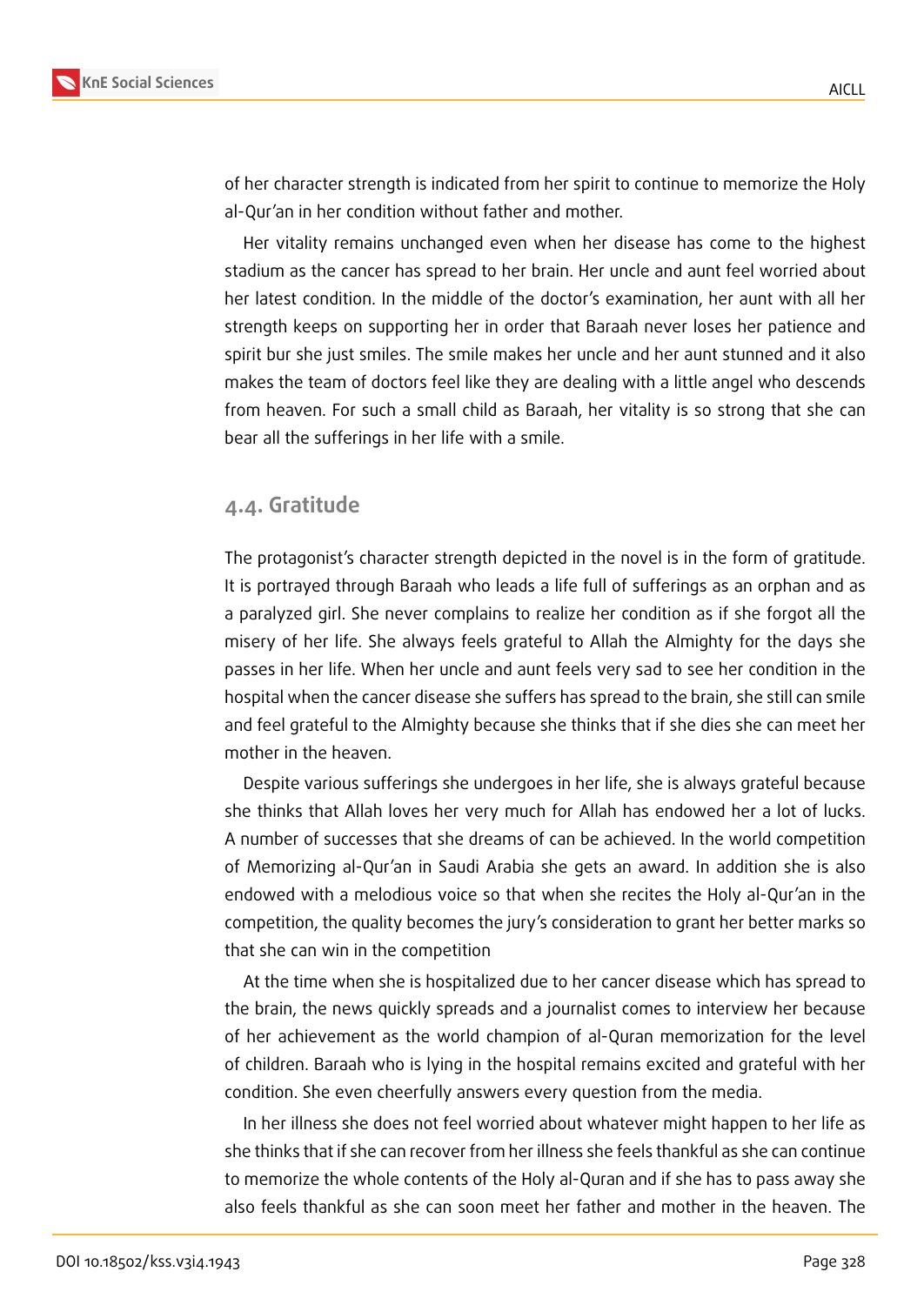

critical condition of her illness comes to its climax and she has to be sent to the ICU division but she is grateful because a benefactor from Saudi Arabia volunteerily pays her for all the expense in the hospital and even she is finally sent to a famous cancer hospital in London, England. She keeps on being relaxed and having no burden. Baraah accepts whatever happens to her patiently. Everyone around her watches her condition hopeless and not possible to save her. On the other hand she feels grateful because in the end she can go around the world. Her strength to resist from the disease makes the doctors in the cancer hospital in London surprised. Her body endurance from the sense of gratitude to accept her condition sincerely makes her stronger to survive.

## **5. Conclusion**

No one can choose what is supposed to happen in his life because there is a supernatural power which has been designed what to happen to everyone. It is determined by Allah the Almighty Who has designed every one's destiny. No one can reject such God's wills but they can still be possible to be changed through prayers humbly to the Divine Allah and one's strong endeavour. Thus, character strengths constitute important capitals to survive and to change fate. Through the study of the novel *Air Mata Surga* written by E. Rokajat Asura, the character strengths are reflected through the protagonist named Baraah*.* The character strengths cover the aspects of *open mindedness, creativity, vitality,* and *gratitude.*

Baraah, the protagonist of the novel, is an open-minded girl who is always close to everyone. She likes to share ideas not only with her friends but also her parents and teachers. Although she always criticizes her parents, she likes to tell them frankly what she has undergone outside. She is very close to her mother who always tells her some stories and some religious teachings. She is also close to her teachers at her school and her teacher at her informal school for memorizing the Holy al-Quran. Baraah is considered as a creative child in her age. Her ability to memorize verses of the Holy al-Quran has led her to follow the competition of memorizing al-Qur'an of international level in Saudi Arabia. She is creative to write verses of the Holy al-Quran on a piece of paper to be shared to her friends in order that they can also memorize the verses. Vitality is another character strength which is worth imitating as reflected in the protagonist's life in which her condition as an orphan since her childhood gives her strong spirit to survive. In her limitation as a paralyzed little girl, she has to struggle for her life against her disease which has caused her legs to be amputated, she remains having vitality to do all of her activities. Her perseverance to embrace Islamic religion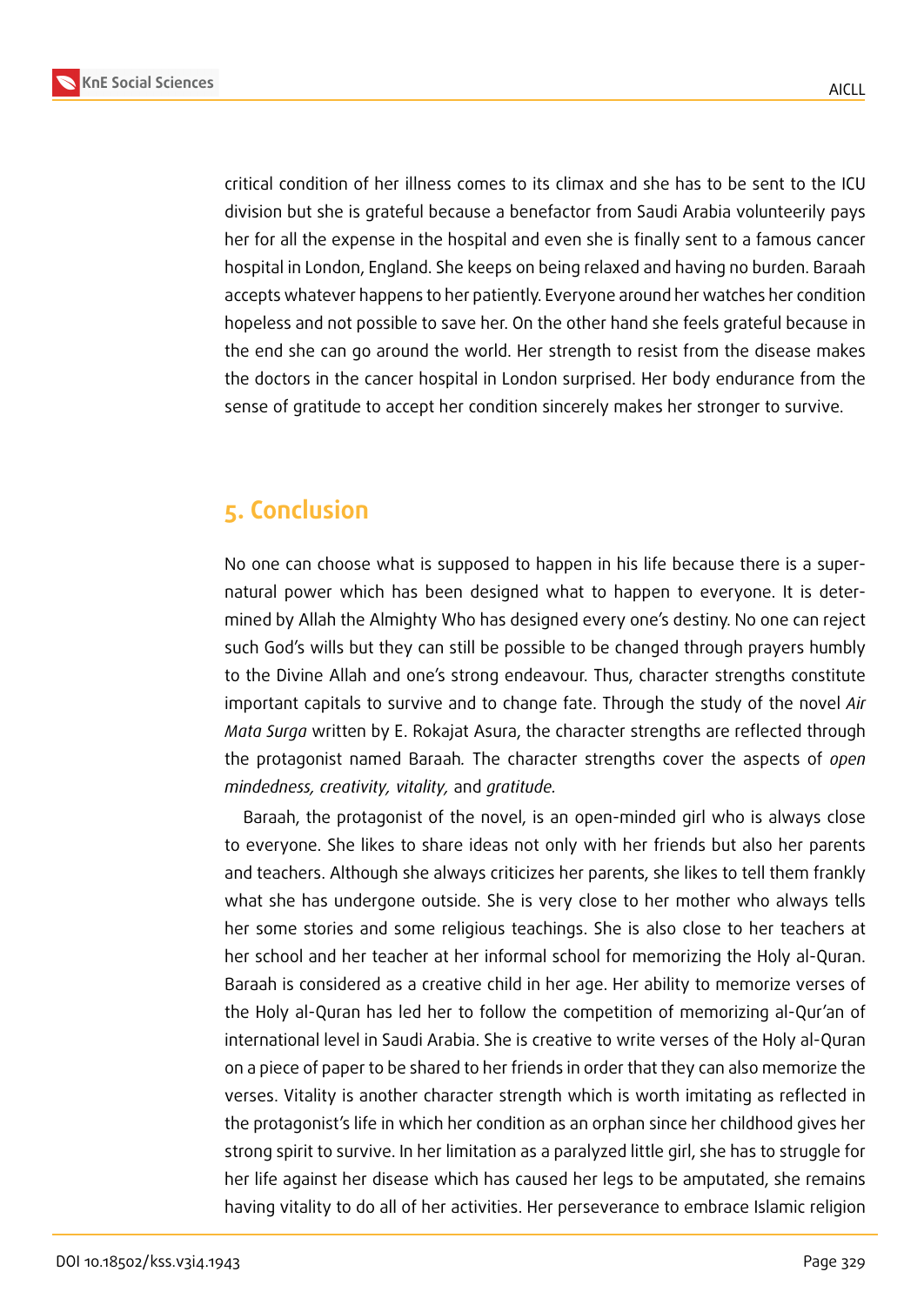

and her strong faith to the Almighty Allah are factors that make her have strong vitality to survive and quite strong to face sufferings in her life.

Baraah's feeling of gratitude to the Almighty is regarded as the most significant character strength. It is reflected through her life which is full of sufferings as an orphan and as a paralyzed girl. She always feels grateful to Allah the Almighty on the days she passes in her life. She thinks that Allah loves her very much for Allah has endowed a lot of luck to her. A number of successes that she dreams of can be achieved. She succeeds to get an award in the international competition of memorizing al-Qur'an in Saudi Arabia. She is also endowed with a melodious voice so that when she recites the Holy al-Qur'an in the competition, the quality of her voice becomes the jury's consideration to grant her better marks so that she can win in the competition. Baraah's feeling of gratitude that may make the readers amazed is her wise idea when her illness comes to its critical condition. She does not feel worried at all about whatever will happen to her life as she thinks that if she can recover from her illness she feels thankful as she can continue to memorize the whole contents of the Holy al-Quran and if she has to pass away she also feels thankful as she can soon meet her father and mother in the heaven.

It is recommended that the readers read Asura's novel entitled *Air Mata Surga* because it contains some invaluable moral lessons. The story will really stir the embellishment of the reader's heart and bring him into beautiful woe. The reader can also learn that physical and material weaknesses should be compensated by character strengths. It is illustrated in the novel how an orphan little girl who is paralyzed has strong motivation and determination so that she can pass all the transverse in realizing her desire to memorize the Holy al-Quran. The story of the novel also slaps the readers how a girl with unfortunate calamities can lead a successful life with her character strengths of open mindedness, vitality, creativity and gratefulness.

### **References**

- [1] Asura, E. Rokajat. (2012). *Air Mata Surga*. Bandung: Imania.
- [2] Greenwald, A.G. (1980). *The Totalitarian Ego: Fabrication and Revision of Personal History*. American Psychologist, 35, pp. 603-618.
- [3] Holliday, Adrian. (2007). *Doing and Writing Qualitative Research*. London: Sage Publication.
- [4] Kohlberg, L. (1984). "Essay on Moral Development". Vol.2. in *The philoshopy of Moral Development*. San Fransisco: Harper & Row.
- [5] Patty et. al. (1982). *Pengantar Psikologi Umum*: Surabaya: Usaha Nasional.